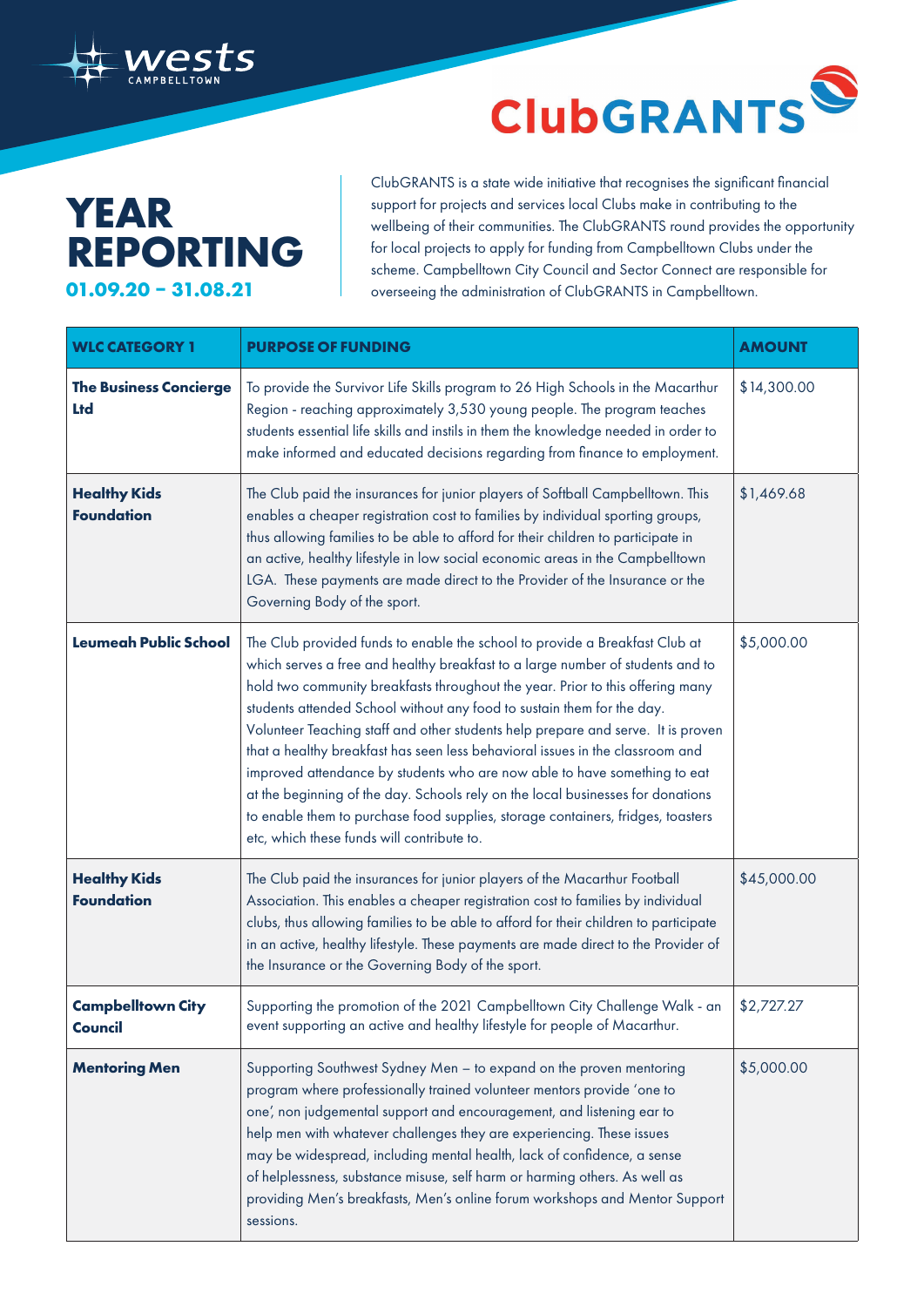| <b>St Thomas More</b><br><b>Catholic Parish PS</b>   | Toward the Garden Maintenance program - creating a garden maintenance<br>schedule for the School. Students and teachers will be planting, weeding,<br>watering, raking and collecting rubbish around the School. This extends and<br>develops students' knowledge of sustainability and care of the gardens.                                                                                                                                            | \$500.00    |
|------------------------------------------------------|---------------------------------------------------------------------------------------------------------------------------------------------------------------------------------------------------------------------------------------------------------------------------------------------------------------------------------------------------------------------------------------------------------------------------------------------------------|-------------|
| <b>Miracle Babies</b><br><b>Foundation Ltd</b>       | Funds towards providing NICU/SCN Survival Packs, 50 Emergency Care<br>Packs, 50 Milk Express Packs and 100 Grad Bags to Campbelltown Hospital<br>to support families of babies born premature or sick, plus gifts for families on<br>Mothers Day, Fathers Day and Christmas.                                                                                                                                                                            | \$10,000.00 |
| <b>Kids of Macarthur</b><br><b>Health Foundation</b> | Towards the purchase and commission of a Panda Warmer in every birthing<br>suite and maternity theatre at Campbelltown Hospital                                                                                                                                                                                                                                                                                                                         | \$20,000.00 |
| <b>Campbell House</b><br><b>School</b>               | Support for the athletics program in the School which caters for students with<br>behavioral disorders and emotional disturbances and to support social<br>inclusion and provide students with the opportunity to learn positive social<br>skills. Athletics supports a growth mindset from traumatic incidents                                                                                                                                         | \$1,000.00  |
| <b>Sector Connect</b>                                | Funding the collation and printing of the MacUnity Calendar with the important<br>calendar dates for the Aboriginal community, in particular Aboriginal Elders.                                                                                                                                                                                                                                                                                         | \$2,500.00  |
| <b>Sarah Redfern Public</b><br><b>Primary School</b> | Operating costs of SRPF Breakfast Club and food security for families<br>via hampers for those in need.                                                                                                                                                                                                                                                                                                                                                 | \$4,000.00  |
| <b>Meals on Wheels</b><br><b>Campbelltown</b>        | Towards the costs of upgrading delivery equipment - eskies and tiny tag<br>data loggers for the safe and hygienic transportation of meals.                                                                                                                                                                                                                                                                                                              | \$4,800.00  |
| <b>Kentlyn Public School</b>                         | To assist with costs associated with extending sessions to enable all students in<br>your gymnastics program for years K-6 to participate. PCYC Minto provides<br>coaches and equipment.                                                                                                                                                                                                                                                                | \$1,000.00  |
| <b>Beyond the Badge</b>                              | Career transition program for First Responders - a pathway that promotes<br>a sense of confidence and positivity and wellbeing after their service.                                                                                                                                                                                                                                                                                                     | \$7,500.00  |
| <b>Healthy Kids</b><br><b>Foundation</b>             | Funding towards the insurances for junior players U18yo in the Wests<br>Tigers Macarthur Junior Rugby League. This enables a cheaper registration<br>cost to families, thus allowing families to be able to afford for their children<br>to participate in an active, healthy lifestyle in low social economic areas in<br>the Campbelltown LGA. These payments are made direct to the Provider<br>of the Insurance or the Governing Body of the sport. | \$60,891.15 |
| <b>Sarah Redfern Public</b><br><b>School</b>         | Purchasing equipment to promote a healthy lifestyle to provide exercise<br>games and movement activities for students.                                                                                                                                                                                                                                                                                                                                  | \$1,000.00  |
| <b>The Silver Coin Project</b>                       | Towards costs to be able to provide uniforms, shoes, lunches, school bags,<br>toiletries to the most disadvantaged children in Macarthur Public Primary<br>Schools.                                                                                                                                                                                                                                                                                     | \$5,000.00  |
| <b>Guise Public School</b>                           | Purchasing new sporting and play equipment to increase engagement of<br>students in a healthy lifestyle.                                                                                                                                                                                                                                                                                                                                                | \$1,000.00  |
| <b>Story Factory</b>                                 | Support toward enriching the lives of marginalised young people in<br>Campbelltown through creative writing workshops. Story Factory will support up<br>to 60 students. The project will build students literacy and creativity and empower<br>them with the skills and confidence to find their voice and shape their future.                                                                                                                          | \$4,037.00  |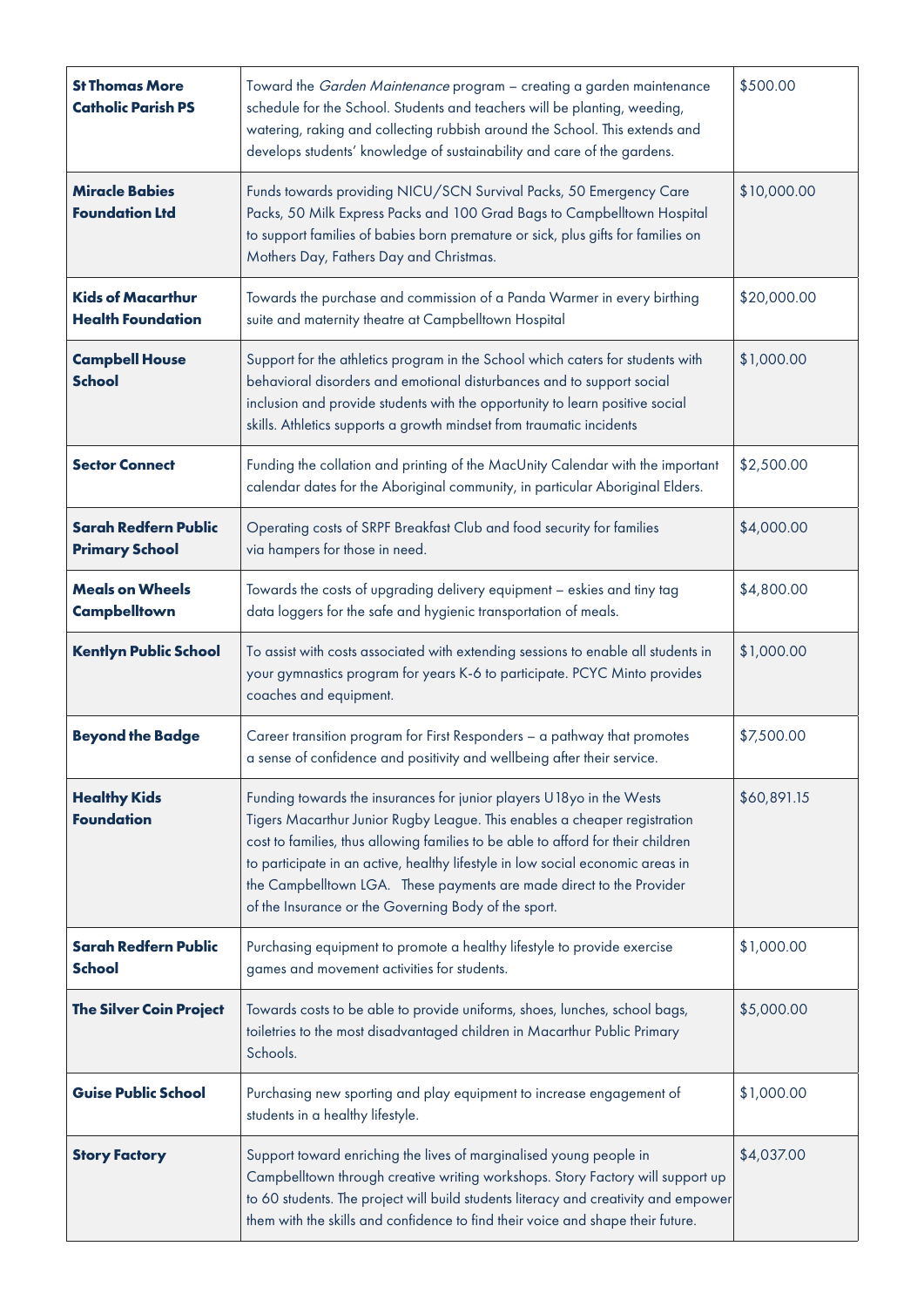| <b>South West Community</b><br><b>Transport</b>                                 | Volunteer Driver and Recruitment training - support of new and existing<br>volunteer drivers - aim to provide 10-15 Volunteer drivers with the essential<br>training, education and document checks required to assist 1800-2500<br>elderly clients living within the Campbelltown LGA.                                                                                                                                                                                                                                                    | \$2,000.00 |
|---------------------------------------------------------------------------------|--------------------------------------------------------------------------------------------------------------------------------------------------------------------------------------------------------------------------------------------------------------------------------------------------------------------------------------------------------------------------------------------------------------------------------------------------------------------------------------------------------------------------------------------|------------|
| <b>Sector Connect</b>                                                           | Artists Inclusive - Inclusive Action Group - committed to fostering cultures of<br>inclusion and connectedness through social enterprise specifically an online<br>hub with artworks, crafts and home wares for purchase. fund support<br>retention of business and a marketing mentor to bring the project to fruition.<br>Artists inclusive is made up of a group of LGBTQI community members who<br>have suffered negative and traumatic experiences that have impacted their<br>confidence and ability to gain and sustain employment. | \$3,000.00 |
| <b>One Door Mental</b><br><b>Health</b>                                         | Harmony House - to purchase gardening equipment, games, crafts, musical<br>instruments, video/audio equipment and other items to extend your programs<br>to those with mental illness.                                                                                                                                                                                                                                                                                                                                                     | \$1,100.00 |
| <b>Sector Connect Inc</b><br><b>Auspice Campbelltown</b><br><b>DV Committee</b> | 16 Days of Activation Against Gender Based Violence Action Campaign - a<br>campaign to challenge violence against women and children which runs<br>from 25/11 - 10/12 each year. The Campbelltown Domestic Violence<br>Committee will hold a call to action event with guest speaker and media to<br>raise awareness of gender based violence and promote gender equity in the<br>community.                                                                                                                                               | \$1,250.00 |
| <b>Sector Connect</b>                                                           | Supporting Macarthur Multicultural and Aboriginal Women's Coffee Club<br>(MMACC) - that brings together women from a range of backgrounds to a<br>safe place to meet and receive support on issues relating to Domestic and<br>Family Violence, focusing on reducing social isolation and linking women to<br>appropriate services via a Coffee Club.                                                                                                                                                                                      | \$1,250.00 |
| <b>WILMA Women's</b><br><b>Health Centre Inc</b>                                | Aboriginal Art for Indigenous Women affected by Domestic Violence in the<br>Campbelltown area - a 10 weeks Art Group for Healing with local indigenous<br>women who have experienced domestic and family abuse of violence.                                                                                                                                                                                                                                                                                                                | \$1,250.00 |
| <b>Campbelltown Senior</b><br><b>Cyber Seekers Inc</b>                          | Defibrillators Save Lives - funds toward a purchase a defibrillator and the costs<br>of associated First Aid Training for the Cyber Seekers center.                                                                                                                                                                                                                                                                                                                                                                                        | \$3,215.00 |
| <b>Macarthur Legal</b><br><b>Centre Inc</b>                                     | MWDVCAS Gift Card Project - assist women coming through your service by<br>providing them a \$50 gift card for either Coles or Woolworths to enable them<br>to purchase groceries, petrol or clothing.                                                                                                                                                                                                                                                                                                                                     | \$1,250.00 |
| <b>Disability Macarthur</b>                                                     | The Play, Laugh & Learn Program - a project to develop skills of children with a<br>disability attending afterschool activities and school holiday social groups in a<br>fun environment - Sensory play.                                                                                                                                                                                                                                                                                                                                   | \$2,500.00 |
| <b>Merakai Foundation -</b><br><b>She Shed Minto</b>                            | Operating costs of the 'She Shed' for all women in the Minto Community to be<br>able to access to assist in preventing isolation and allow friendships to<br>blossom. A safe place for women.                                                                                                                                                                                                                                                                                                                                              | \$4,000.00 |
| <b>PCYC NSW - PCYC</b><br><b>Minto</b>                                          | Your Homework Tuition Club - a 10 week program for young people who are<br>struggling academically in the Campbelltown LGA with the provision of work<br>books, note pad, reading book and pencil case.                                                                                                                                                                                                                                                                                                                                    | \$1,500.00 |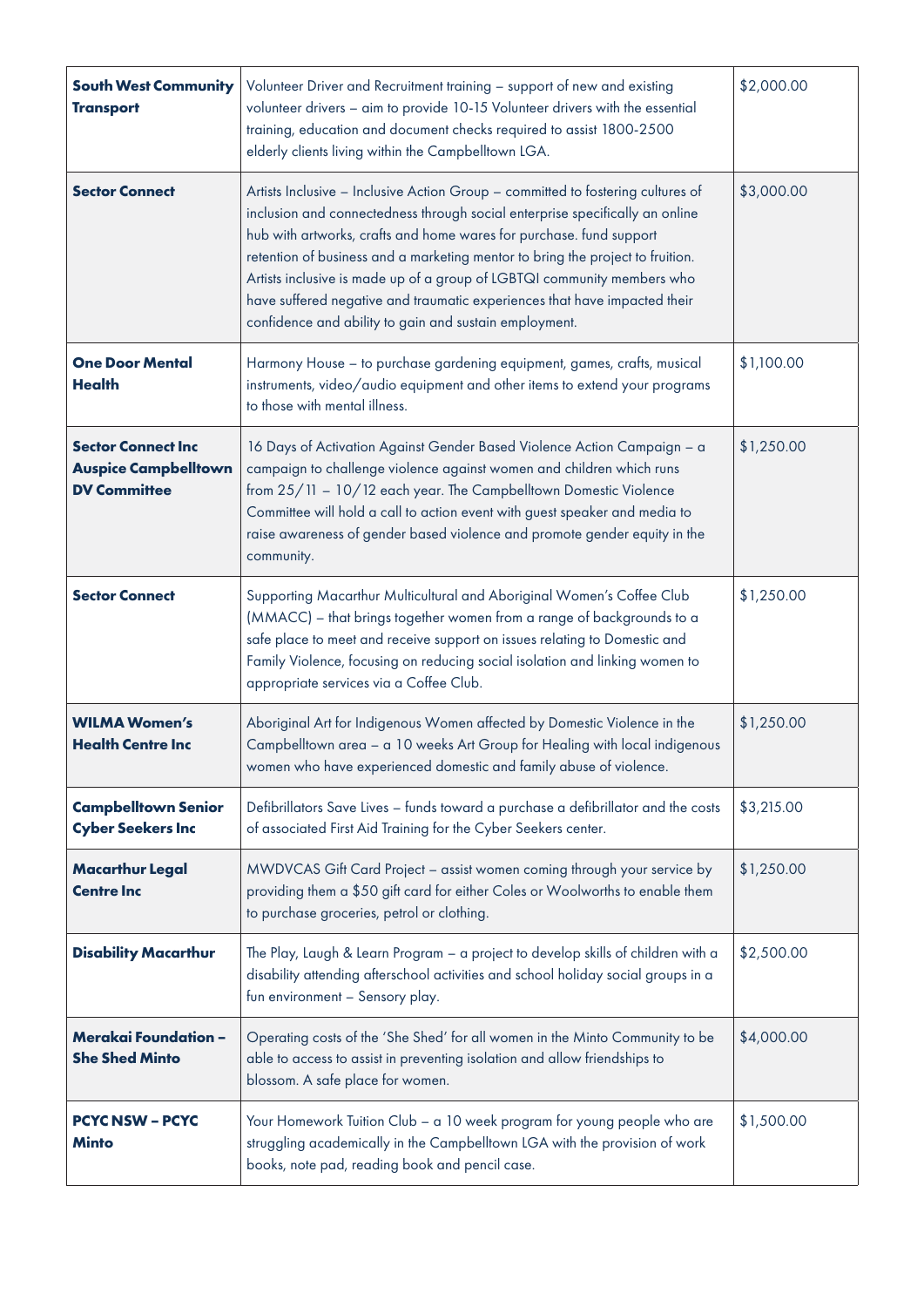| <b>Healthy Kids</b><br><b>Association</b>                             | Healthy Kids for Campbelltown - Payment of Membership for 48 local to access<br>resources to create a healthy learning environment for children. This program<br>offers nutrition advice, access to dieticians, teaching materials, seasonal recipes,<br>advice on how to run a healthy canteen, webinars, and a Healthy Kids Expo.                                                                                                           | \$5,232.00    |
|-----------------------------------------------------------------------|-----------------------------------------------------------------------------------------------------------------------------------------------------------------------------------------------------------------------------------------------------------------------------------------------------------------------------------------------------------------------------------------------------------------------------------------------|---------------|
| <b>Creating Chances</b>                                               | Future Pathways for youth in Campbelltown - targeting students at Sarah<br>Redfern High School with an in-school Future Pathways program that utilises<br>experiential learning with activities on the sports field and in the classroom<br>which allows for immediate self reflection and critical feedback in a safe<br>environment as well as a program targeting school leavers who were<br>negatively impacted by the COVID 19 pandemic. | \$7,500.00    |
| <b>Pacific Communities</b><br><b>Centre Inc</b>                       | The purchase of uniforms for those students attending the Pacific Islands<br>Language School that teaches students their cultural identities including<br>language, costumes, traditional family values and ethics, respectful behaviour<br>between community elders/leaders and young ones, cultural identities, singing,<br>dancing, sports and leisure.                                                                                    | \$3,700.00    |
| <b>Lifeline Macarthur and</b><br><b>Western Sydney</b>                | Community Financial Counselling which includes after hours service to provide<br>people in the community who are facing financial difficulties with support,<br>guidance and advice on how to be financially independent and less exposed<br>to stress, worry and anxiety.                                                                                                                                                                    | \$20,000.00   |
| <b>WLC CATEGORY 1 TOTAL</b>                                           |                                                                                                                                                                                                                                                                                                                                                                                                                                               | \$255,472.10  |
| <b>WLC CATEGORY 2</b>                                                 | <b>PURPOSE OF FUNDING</b>                                                                                                                                                                                                                                                                                                                                                                                                                     | <b>AMOUNT</b> |
|                                                                       |                                                                                                                                                                                                                                                                                                                                                                                                                                               |               |
| <b>Wests Tigers</b><br><b>Macarthur Junior</b><br><b>Rugby League</b> | Payment for the provision of commemorative jerseys to U6, 7 and 8 years to<br>celebrate their season.                                                                                                                                                                                                                                                                                                                                         | \$9,086.00    |
| <b>Magpies Cricket Club</b>                                           | Towards costs associated with running the Club: Subsidisation of junior and<br>senior playing fees as well as Woolworths Cricket Blast skills program,<br>Representative Fee subsidisation, Clothing subsidy, Equipment purchases.                                                                                                                                                                                                            | \$10,000.00   |
| <b>Campbelltown</b><br><b>Camden District Cricket</b><br><b>Club</b>  | Funding towards: Senior Men's and Women's coaching, junior player<br>development, Cricket ball purchases, clothing, Raby Complex Hire/Lease<br>tee.                                                                                                                                                                                                                                                                                           | \$35,000.00   |
| <b>South West Sydney</b><br><b>Academy of Sport</b>                   | Funding of the Academy's Future Stars Athlete Program and Para-Athlete<br>program.                                                                                                                                                                                                                                                                                                                                                            | \$10,000.00   |
| <b>NSWRL</b>                                                          | Payment of insurances for players of the Campbelltown City Kangaroos.                                                                                                                                                                                                                                                                                                                                                                         | \$12,781.82   |
| <b>Heroes With Ability</b>                                            | To conduct a 'pilot' program in local Schools - Touch Rugby League for<br>students with disabilities to allow them to participate in sport.                                                                                                                                                                                                                                                                                                   | \$3,000.00    |
| <b>Campbelltown Ghosts</b><br><b>Baseball Club</b>                    | Funding towards the subsidisation of Junior player registration fees, entry fees<br>for the 2020 Warriors Shield Teams, Purchase of new balls, purchase of safety<br>equipment, replacement of unserviceable equipment.                                                                                                                                                                                                                       | \$5,553.04    |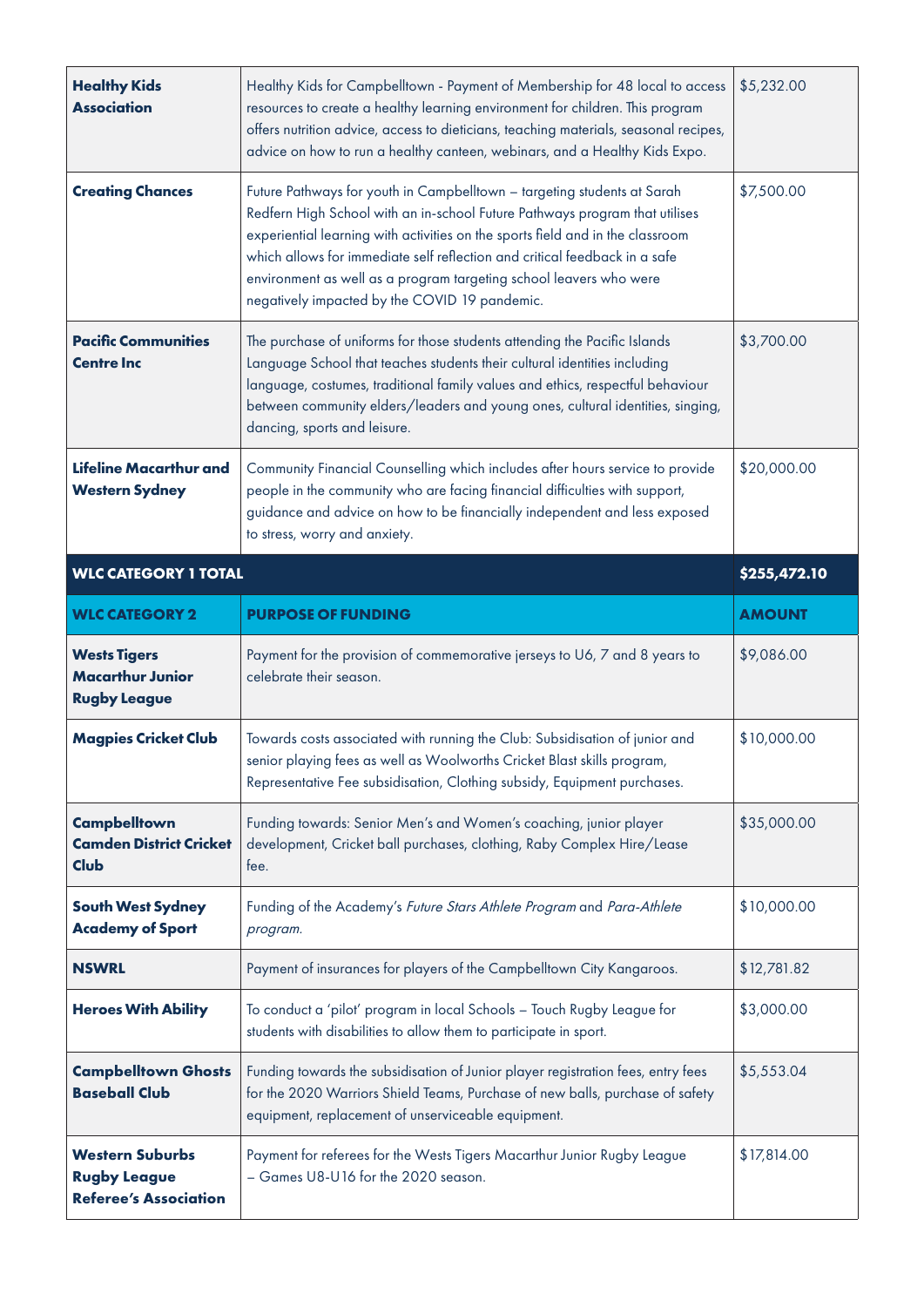| <b>Wests Social Men's</b><br><b>Golf Club</b>                                     | To purchase trophies for their end of year season presentations and subside<br>weekly golf games at various courses.                                                                                                                        | \$5,000.00  |
|-----------------------------------------------------------------------------------|---------------------------------------------------------------------------------------------------------------------------------------------------------------------------------------------------------------------------------------------|-------------|
| <b>Macquarie Fields</b><br><b>Swimming Club</b>                                   | Funding to towards subsidising the mandatory Swimming Australia, Swimming<br>NSW and Swimming Metro Southwest capitation fees per member. Purchase<br>of club shirt and swimming cap for all current members and subsequent new<br>members. | \$4,000.00  |
| <b>Wests Tigers</b><br><b>Macarthur Junior</b><br><b>Rugby League</b>             | Purchase of jackets for Board members, volunteers for use on game days to<br>be easily identifiable to players.                                                                                                                             | \$2,250.00  |
| <b>Macarthur Baseball</b><br><b>League</b>                                        | Balance of funds for 2020 and 2021 funds towards the costs of subsidising<br>player tournaments, development programs for junior umpires, financial<br>support for Elite players and purchase of MBL All Star Team equipment kits.          | \$9,600.00  |
| <b>Macarthur Triathlon</b><br>Club                                                | Funds towards the costs for junior member expenses, coaching and<br>development, uniforms and junior squad. Senior uniforms and membership<br>subsidy as well as insurances and statutory fees.                                             | \$7,500.00  |
| <b>Campbelltown</b><br><b>City Council</b><br>-Campbelltown Arts<br><b>Centre</b> | Support of the 2020 Fishers Ghost Art Award - Secondary Students.                                                                                                                                                                           | \$560.00    |
| <b>Campbelltown City</b><br><b>Kangaroos RLFC</b>                                 | Payment of 2021 pre-season clothing - polos, training tees, training singlets<br>and training shorts.                                                                                                                                       | \$5,327.93  |
| <b>Campbelltown City</b><br><b>Council</b>                                        | Payment of floodlighting of home ground on behalf of Campbelltown<br>City Kangaroos RLFC.                                                                                                                                                   | \$1,890.25  |
| <b>Scott Martyn</b><br><b>Foundation</b>                                          | Support of annual golf day with funds raised assisting in raising awareness<br>for Cystic Fibrosis.                                                                                                                                         | \$550.00    |
| <b>Softball</b><br><b>Campbelltown</b>                                            | Funds towards representative program and purchase of equipment - helmets<br>for players.                                                                                                                                                    | \$2,129.78  |
| <b>Koori Kids</b>                                                                 | Contribution to the ANZAC School Initiatives 2021 towards the design,<br>printing and distribution of information packs, entry forms to local schools.                                                                                      | \$400.00    |
| <b>WILMA Women's</b><br><b>Health Centre</b>                                      | Support of the international women's day luncheon to raise funds to support<br>clients throughout the year.                                                                                                                                 | \$792.00    |
| <b>Youth Solutions</b>                                                            | Support of the ChariTea fundraising - raising funds for local youth drug and<br>alcohol prevention and health education programs.                                                                                                           | \$500.00    |
| <b>Wests Tigers RLFC</b>                                                          | Purchase of training shirts for players attending the Junior Talent ID Day at<br>St Gregory's College.                                                                                                                                      | \$2,000.00  |
| <b>St Gregory's College</b><br><b>Foundation</b>                                  | Payment of two Scholarships for two students at St Gregory's College on behalf<br>of Wests Tigers RLFC.                                                                                                                                     | \$10,000.00 |
| <b>Precedent Productions</b>                                                      | Support of the 2021 Local Business Awards.                                                                                                                                                                                                  | \$6,000.00  |
| <b>Campbelltown District</b><br><b>Netball Assoc</b>                              | Funding of the family discount program.                                                                                                                                                                                                     | \$22,000.00 |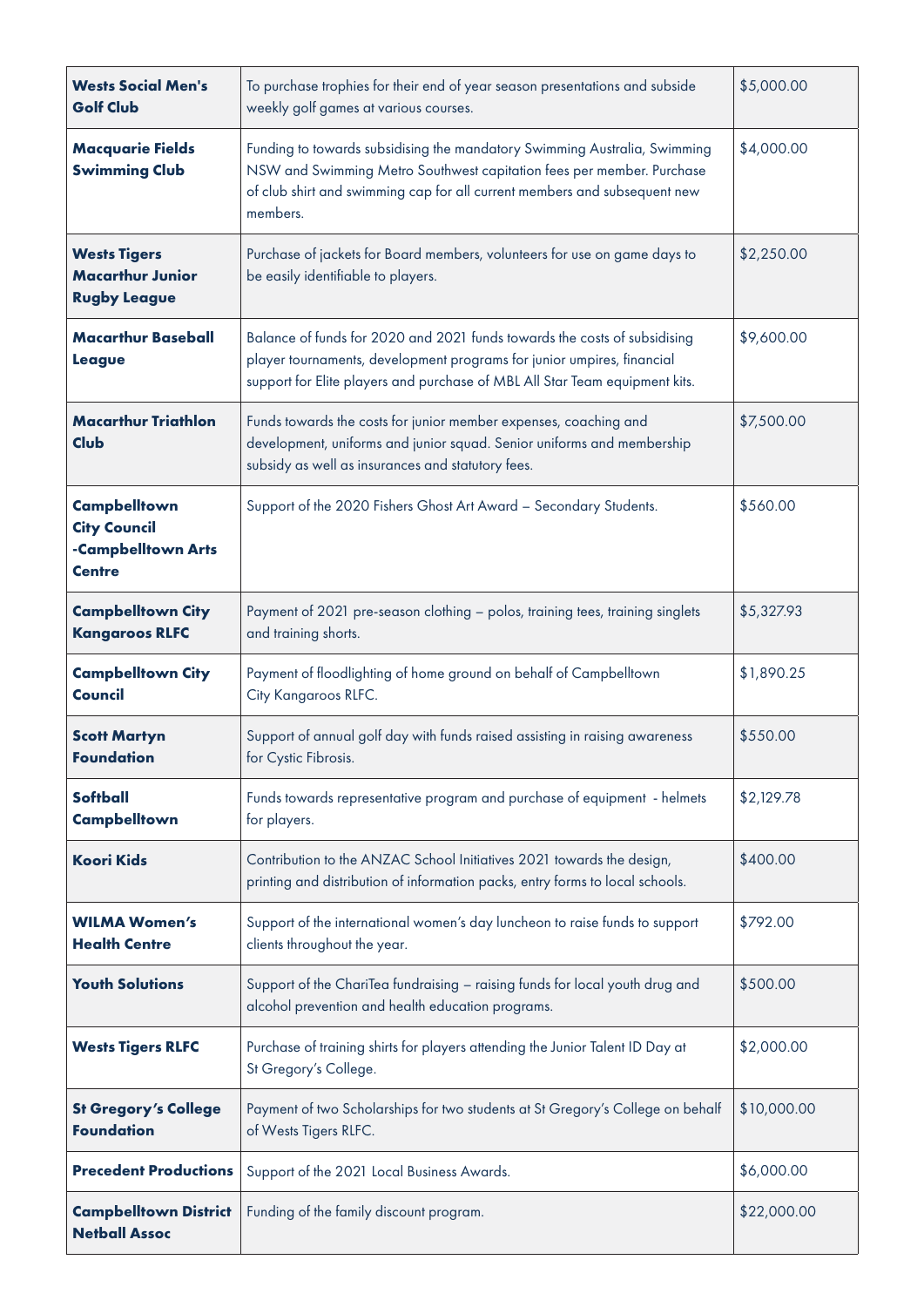| <b>Campbelltown</b><br><b>Chamber of</b><br><b>Commerce</b>                     | Support of the local Chamber of Commerce.                                                                                                                                                                            | \$2,750.00  |
|---------------------------------------------------------------------------------|----------------------------------------------------------------------------------------------------------------------------------------------------------------------------------------------------------------------|-------------|
| <b>Western Suburbs</b><br><b>Hockey Club</b>                                    | Subsidisation of junior player registrations, junior and senior presentations,<br>Wests Bluey's day, training equipment, coaching, fundraising and club gear.                                                        | \$8,250.00  |
| <b>Western Suburbs</b><br><b>Rugby League</b><br><b>Referee's Assoc Inc</b>     | To provide funds towards new association polo shirts, communication vests for<br>two way radios, coaching and development seminars, hiring of training venues,<br>trophies and awards for their annual presentation. | \$5,900.00  |
| <b>Campbelltown City</b><br><b>Kangaroos</b>                                    | Payment to NSWRL for player insurances.                                                                                                                                                                              | \$10,909.09 |
| <b>Campbelltown City</b><br><b>Kangaroos</b>                                    | Towards purchase of training and match balls.                                                                                                                                                                        | \$1,912.50  |
| <b>Macarthur Football</b><br><b>Association Inc</b>                             | Development of the coaching network with the Macarthur Rams Men's and<br>Women's program via course subsidy program.                                                                                                 | \$10,000.00 |
| <b>Macarthur District</b><br><b>Football Referees</b><br><b>Association Inc</b> | Towards Referee Development - update training equipment and venue hire.                                                                                                                                              | \$4,200.00  |
| <b>Individual Sporting</b><br><b>Grant - K. Brock</b>                           | Towards costs associated with representing in the NSW U18 Hockey team at<br>the nationals.                                                                                                                           | \$500.00    |
| <b>Individual Sporting</b><br><b>Grant - N. Van</b><br><b>Coevorden</b>         | Towards training costs/travel expenses in preparation for Olympic selection.                                                                                                                                         | \$2,500.00  |
| <b>Ingleburn RSL Softball</b><br>Club                                           | Incentive funding for Spirit of Sport award.                                                                                                                                                                         | \$500.00    |
| <b>NSW Greyhound</b><br><b>Breeders, Owners &amp;</b><br><b>Trainers</b>        | Support of the Golden Easter Egg Carnival.                                                                                                                                                                           | \$3,750.00  |
| <b>Kids of Macarthur</b><br><b>Health Foundation</b>                            | Support of the annual Charity Golf Day raising funds for the purchase of<br>neonatal equipment at Campbelltown Hospital.                                                                                             | \$1,200.00  |
| <b>24Hour Fight Against</b><br>Cancer                                           | Support of the Annual Charity Golf Day raising funds for the Macarthur Cancer<br>Therapy Centre.                                                                                                                     | \$1,200.00  |
| <b>Eaglevale St Andrews</b><br><b>JRLFC</b>                                     | Support of fundraising golf day raising funds for the Club.                                                                                                                                                          | \$500.00    |
| <b>Campbelltown City</b><br>Council                                             | Towards costs associated with a Community Event - Festival on the Field 2021<br>- staging, sound, equipment hire, generators, cabling, rides and activities etc.                                                     | \$1,500.00  |
| <b>Western Suburbs JRL</b><br><b>Referees Association</b>                       | Payment of Referee fees for the Wests Tigers Macarthur Junior Rugby<br>League games U8-U16 for 7 rounds.                                                                                                             | \$16,644.00 |
| <b>Magpies Cricket Club</b>                                                     | Balance of 2021 grant.                                                                                                                                                                                               | \$1,300.00  |